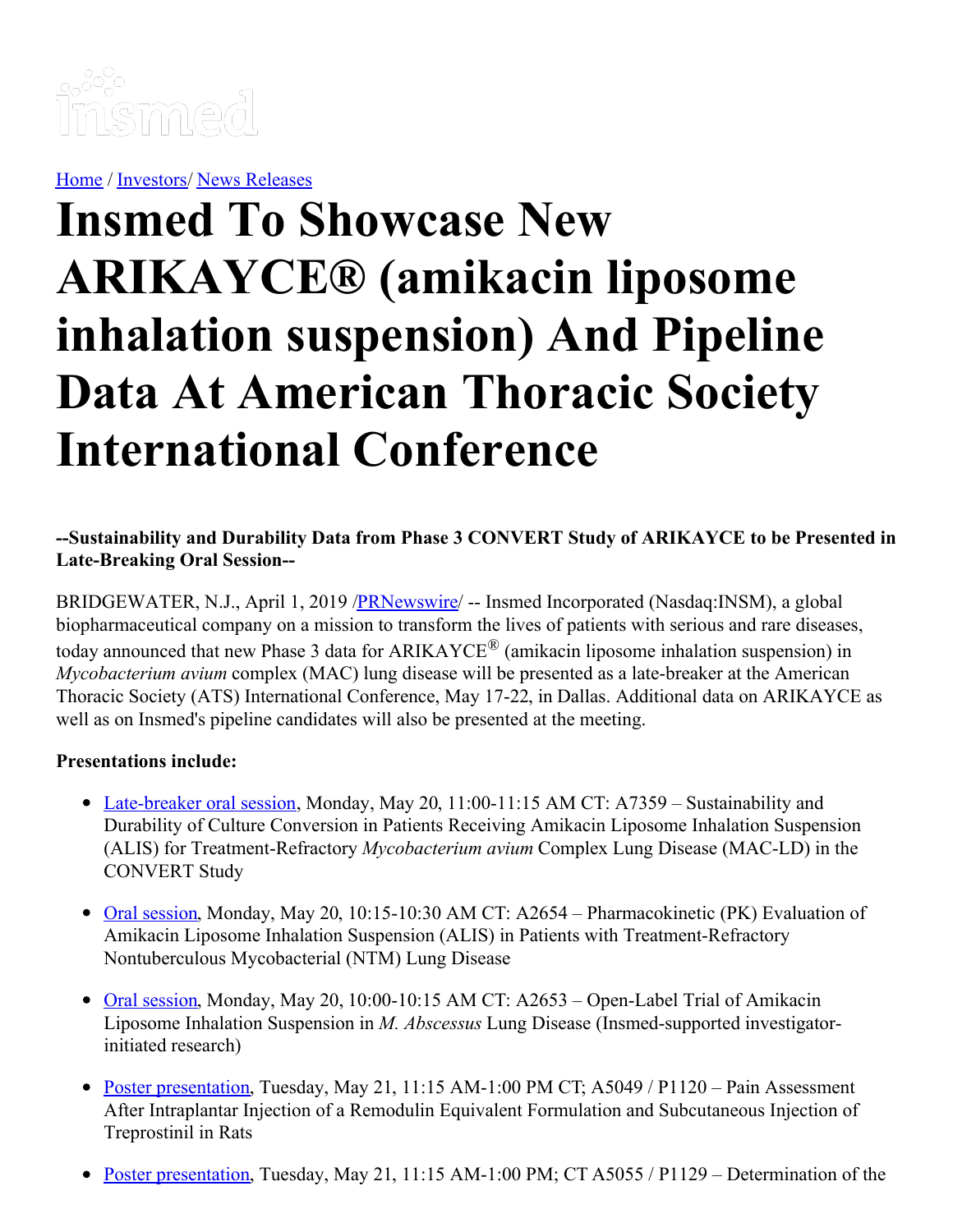Prostanoid Receptor Subtypes Involved in Treprostinil-Induced Relaxation of Rat Pulmonary Arteries with Intact and Denuded Endothelium

#### **About MAC Lung Disease**

*Mycobacterium avium* complex (MAC) lung disease is a rare and serious disorder that can significantly increase morbidity and mortality. Patients with MAC lung disease can experience a range of symptoms that often worsen over time, including chronic cough, dyspnea, fatigue, fever, weight loss, and chest pain. In some cases, MAC lung disease can cause severe, even permanent damage to the lungs, and can be fatal.

MAC lung disease is an emerging public health concern worldwide with significant unmet need. Current guideline-based treatment involves the use of multi-drug regimens that are not specifically approved for MAC lung disease. The course of treatment is often two years or more and is inadequate in treating the disease in many patients.

## **About ARIKAYCE ® (amikacin liposome inhalation suspension)**

ARIKAYCE is the first and only FDA-approved therapy indicated for the treatment of *Mycobacterium avium* complex (MAC) lung disease as part of a combination antibacterial drug regimen for adult patients with limited or no alternative treatment options. ARIKAYCE is a novel, inhaled, once-daily formulation of amikacin, an established antibiotic that was historically administered intravenously and associated with severe toxicity to hearing, balance, and kidney function. Insmed's proprietary PULMOVANCE™ liposomal technology enables the delivery of amikacin directly to the lungs, where liposomal amikacin is taken up by lung macrophages where the infection resides. This approach prolongs the release of amikacin in the lungs while limiting systemic exposure. ARIKAYCE is administered once daily using the Lamira® Nebulizer System manufactured by PARI Pharma GmbH (PARI).

# **About PARI Pharma and the Lamira® Nebulizer System**

ARIKAYCE® (amikacin liposome inhalation suspension) is delivered by a novel inhalation device, the Lamira® Nebulizer System, developed by PARI. Lamira® is a quiet, portable nebulizer that enables efficient aerosolization of liquid medications, including liposomal formulations such as ARIKAYCE, via a vibrating, perforated membrane. Based on PARI's 100-year history working with aerosols, PARI is dedicated to advancing inhalation therapies by developing innovative delivery platforms and new pharmaceutical formulations that work together to improve patient care.

### **IMPORTANT SAFETY INFORMATION**

## **WARNING: RISK OF INCREASED RESPIRATORY ADVERSE REACTIONS**

**ARIKAYCE has been associated with an increased risk of respiratory adverse reactions, including hypersensitivity pneumonitis, hemoptysis, bronchospasm, and exacerbation of underlying pulmonary disease that have led to hospitalizations in some cases.**

**Hypersensitivity Pneumonitis** has been reported with the use of ARIKAYCE in the clinical trials. Hypersensitivity pneumonitis (reported as allergic alveolitis, pneumonitis, interstitial lung disease, allergic reaction to ARIKAYCE) was reported at a higher frequency in patients treated with ARIKAYCE plus background regimen (3.1%) compared to patients treated with a background regimen alone (0%). Most patients with hypersensitivity pneumonitis discontinued treatment with ARIKAYCE and received treatment with corticosteroids. If hypersensitivity pneumonitis occurs, discontinue ARIKAYCE and manage patients as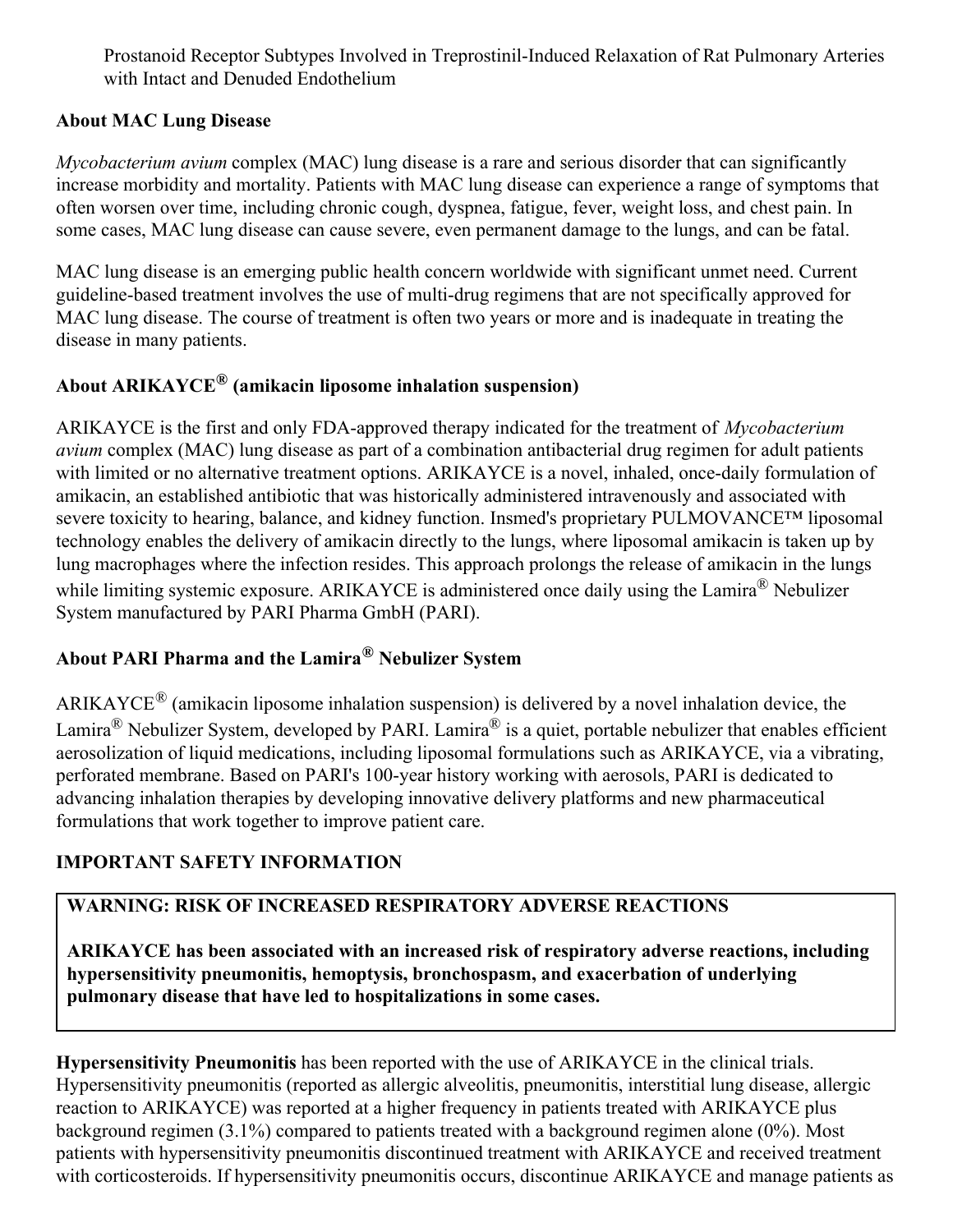medically appropriate*.*

**Hemoptysis** has been reported with the use of ARIKAYCE in the clinical trials. Hemoptysis was reported at a higher frequency in patients treated with ARIKAYCE plus background regimen (17.9%) compared to patients treated with a background regimen alone (12.5%). If hemoptysis occurs, manage patients as medically appropriate*.*

**Bronchospasm** has been reported with the use of ARIKAYCE in the clinical trials. Bronchospasm (reported as asthma, bronchial hyperreactivity, bronchospasm, dyspnea, dyspnea exertional, prolonged expiration, throat tightness, wheezing) was reported at a higher frequency in patients treated with ARIKAYCE plus background regimen (28.7%) compared to patients treated with a background regimen alone (10.7 %). If bronchospasm occurs during the use of ARIKAYCE, treat patients as medically appropriate*.*

**Exacerbations of underlying pulmonary disease** has been reported with the use of ARIKAYCE in the clinical trials. Exacerbations of underlying pulmonary disease (reported as chronic obstructive pulmonary disease (COPD), infective exacerbation of COPD, infective exacerbation of bronchiectasis) have been reported at a higher frequency in patients treated with ARIKAYCE plus background regimen (14.8%) compared to patients treated with background regimen alone (9.8%)*.* If exacerbations of underlying pulmonary disease occur during the use of ARIKAYCE, treat patients as medically appropriate*.*

**Ototoxicity** has been reported with the use of ARIKAYCE in the clinical trials. Ototoxicity (including deafness, dizziness, presyncope, tinnitus, and vertigo) were reported with a higher frequency in patients treated with ARIKAYCE plus background regimen (17 %) compared to patients treated with background regimen alone (9.8%). This was primarily driven by tinnitus (7.6% in ARIKAYCE plus background regimen vs 0.9% in the background regimen alone arm) and dizziness (6.3% in ARIKAYCE plus background regimen vs 2.7% in the background regimen alone arm). Closely monitor patients with known or suspected auditory or vestibular dysfunction during treatment with ARIKAYCE. If ototoxicity occurs, manage patients as medically appropriate, including potentially discontinuing ARIKAYCE.

**Nephrotoxicity** was observed during the clinical trials of ARIKAYCE in patients with MAC lung disease but not at a higher frequency than background regimen alone. Nephrotoxicity has been associated with the aminoglycosides. Close monitoring of patients with known or suspected renal dysfunction may be needed when prescribing ARIKAYCE.

**Neuromuscular Blockade**: Patients with neuromuscular disorders were not enrolled in ARIKAYCE clinical trials. Patients with known or suspected neuromuscular disorders, such as myasthenia gravis, should be closely monitored since aminoglycosides may aggravate muscle weakness by blocking the release of acetylcholine at neuromuscular junctions.

**Embryo-Fetal Toxicity**: Aminoglycosides can cause fetal harm when administered to a pregnant woman. Aminoglycosides, including ARIKAYCE, may be associated with total, irreversible, bilateral congenital deafness in pediatric patients exposed *in utero*. Patients who use ARIKAYCE during pregnancy, or become pregnant while taking ARIKAYCE should be apprised of the potential hazard to the fetus.

**Contraindications**: ARIKAYCE is contraindicated in patients with known hypersensitivity to any aminoglycoside.

**Most Common Adverse Reactions**: The most common adverse reactions in Trial 1 at an incidence ≥5% for patients using ARIKAYCE plus background regimen compared to patients treated with background regimen alone were dysphonia (47% vs 1%), cough (39% vs 17%), bronchospasm (29% vs 11%), hemoptysis (18% vs 13%), ototoxicity (17% vs 10%), upper airway irritation (17% vs 2%), musculoskeletal pain (17% vs 8%),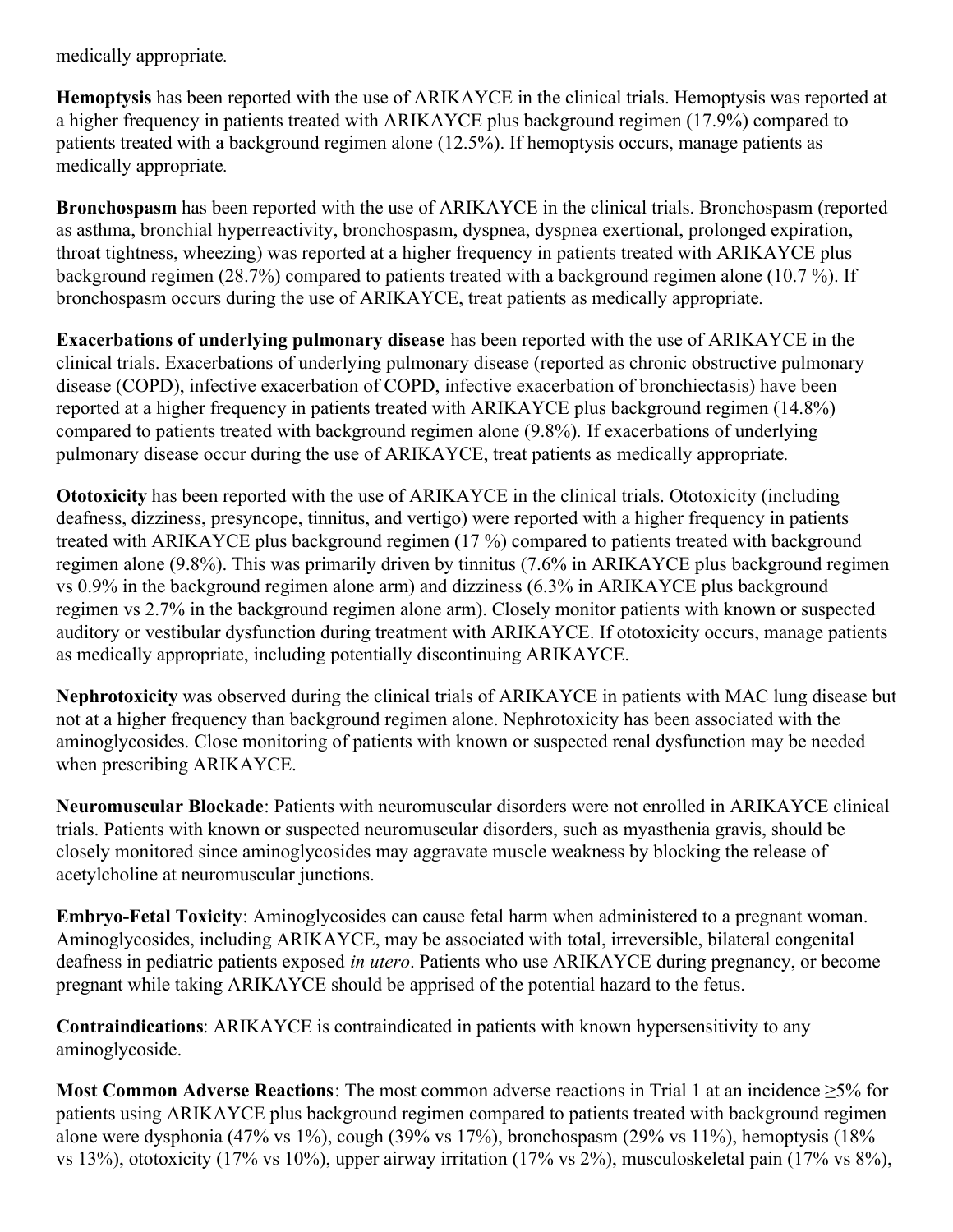fatigue and asthenia (16% vs 10%), exacerbation of underlying pulmonary disease (15% vs 10%), diarrhea (13% vs 5%), nausea (12% vs 4%), pneumonia (10% vs 8%), headache (10% vs 5%), pyrexia (7% vs 5%), vomiting (7% vs 4%), rash (6% vs 2%), decreased weight (6% vs 1%), change in sputum (5% vs 1%), and chest discomfort (5% vs 3%).

**Drug Interactions**: Avoid concomitant use of ARIKAYCE with medications associated with neurotoxicity, nephrotoxicity, and ototoxicity. Some diuretics can enhance aminoglycoside toxicity by altering aminoglycoside concentrations in serum and tissue. Avoid concomitant use of ARIKAYCE with ethacrynic acid, furosemide, urea, or intravenous mannitol.

**Overdosage**: Adverse reactions specifically associated with overdose of ARIKAYCE have not been identified. Acute toxicity should be treated with immediate withdrawal of ARIKAYCE, and baseline tests of renal function should be undertaken. Hemodialysis may be helpful in removing amikacin from the body. In all cases of suspected overdosage, physicians should contact the Regional Poison Control Center for information about effective treatment.

### **INDICATION**

LIMITED POPULATION: ARIKAYCE<sup>®</sup> is indicated in adults, who have limited or no alternative treatment options, for the treatment of *Mycobacterium avium* complex (MAC) lung disease as part of a combination antibacterial drug regimen in patients who do not achieve negative sputum cultures after a minimum of 6 consecutive months of a multidrug background regimen therapy. As only limited clinical safety and effectiveness data for ARIKAYCE are currently available, reserve ARIKAYCE for use in adults who have limited or no alternative treatment options*.* This drug is indicated for use in a limited and specific population of patients.

This indication is approved under accelerated approval based on achieving sputum culture conversion (defined as 3 consecutive negative monthly sputum cultures) by Month 6. Clinical benefit has not yet been established. Continued approval for this indication may be contingent upon verification and description of clinical benefit in confirmatory trials*.*

**Limitation of Use:** ARIKAYCE has only been studied in patients with refractory MAC lung disease defined as patients who did not achieve negative sputum cultures after a minimum of 6 consecutive months of a multidrug background regimen therapy. The use of ARIKAYCE is not recommended for patients with nonrefractory MAC lung disease.

Patients are encouraged report negative side effects of prescription drugs to the FDA. Visit **[www.fda.gov/medwatch](https://c212.net/c/link/?t=0&l=en&o=2419174-1&h=3668761832&u=https%3A%2F%2Fwww.globenewswire.com%2FTracker%3Fdata%3D2QnXTle7-W1ZgHXzZk-FEzGsxqBXWx3-DubrP-n8fETHZjnJ0TMyoeSEQraVgskgxgdFwFSHdvFrpFvuAJvLN-6J2IZPBET-CnRzoNOUsvs%3D&a=www.fda.gov%2Fmedwatch)**, or call 1-800-FDA-1088. You can also call the Company at 1-844-4- INSMED.

**Please see Full Prescribing [Information](https://c212.net/c/link/?t=0&l=en&o=2419174-1&h=1083959714&u=https%3A%2F%2Fc212.net%2Fc%2Flink%2F%3Ft%3D0%26l%3Den%26o%3D2382278-1%26h%3D2359604135%26u%3Dhttps%253A%252F%252Fc212.net%252Fc%252Flink%252F%253Ft%253D0%2526l%253Den%2526o%253D2339048-1%2526h%253D3665684709%2526u%253Dhttps%25253A%25252F%25252Fwww.arikayce.com%25252Fpdf%25252Ffull-prescribing-information.pdf%2526a%253DFull%252BPrescribing%252BInformation%26a%3DFull%2BPrescribing%2BInformation&a=Full+Prescribing+Information).**

#### **About Insmed**

Insmed Incorporated is a global biopharmaceutical company on a mission to transform the lives of patients with serious and rare diseases. Insmed's first commercial product is ARIKAYCE<sup>®</sup> (amikacin liposome inhalation suspension), which is approved in the United States for the treatment of *Mycobacterium avium* complex (MAC) lung disease as part of a combination antibacterial drug regimen for adult patients with limited or no alternative treatment options. MAC lung disease is a rare and often chronic infection that can cause irreversible lung damage and can be fatal. Insmed's earlier-stage clinical pipeline includes INS1007, a novel oral reversible inhibitor of dipeptidyl peptidase 1 with therapeutic potential in non-cystic fibrosis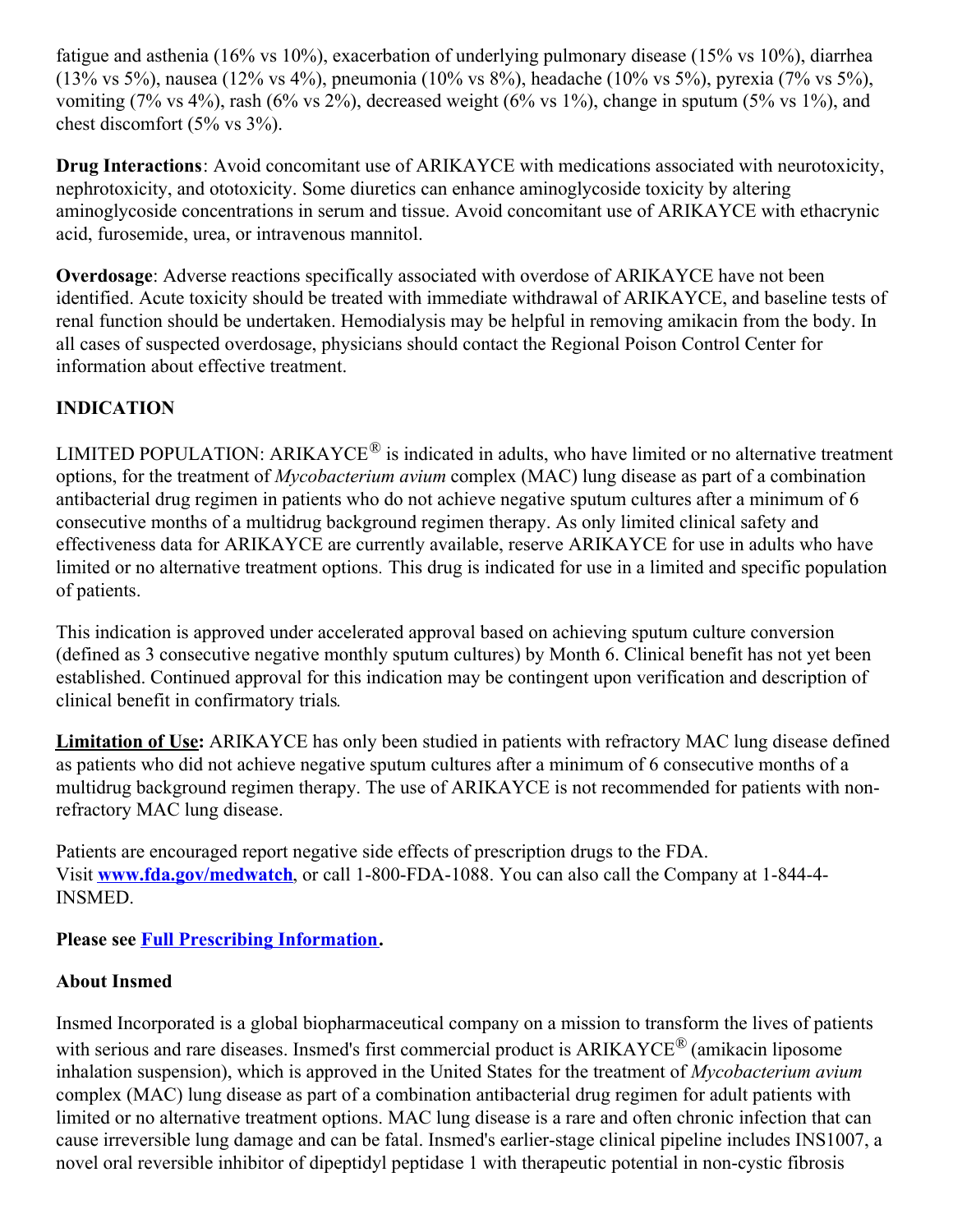bronchiectasis and other inflammatory diseases, and INS1009, an inhaled formulation of a treprostinil prodrug that may offer a differentiated product profile for rare pulmonary disorders, including pulmonary arterial hypertension. For more information, visit [www.insmed.com](https://c212.net/c/link/?t=0&l=en&o=2419174-1&h=1458435101&u=http%3A%2F%2Fwww.insmed.com%2F&a=www.insmed.com).

#### **Forward-looking Statements**

This press release contains forward-looking statements that involve substantial risks and uncertainties. "Forward-looking statements," as that term is defined in the Private Securities Litigation Reform Act of 1995, are statements that are not historical facts and involve a number of risks and uncertainties. Words herein such as "may," "will," "should," "could," "would," "expects," "plans," "anticipates," "believes," "estimates," "projects," "predicts," "intends," "potential," "continues," and similar expressions (as well as other words or expressions referencing future events, conditions or circumstances) may identify forward-looking statements.

The forward-looking statements in this press release are based upon the Company's current expectations and beliefs, and involve known and unknown risks, uncertainties and other factors, which may cause the Company's actual results, performance and achievements and the timing of certain events to differ materially from the results, performance, achievements or timing discussed, projected, anticipated or indicated in any forward-looking statements. Such risks, uncertainties and other factors include, among others, the following: failure to successfully commercialize or maintain U.S. approval for ARIKAYCE, the Company's only approved product; uncertainties in the degree of market acceptance of ARIKAYCE by physicians, patients, third-party payers and others in the healthcare community; the Company's inability to obtain full approval of ARIKAYCE from the FDA, including the risk that the Company will not successfully complete the confirmatory post-marketing study required for full approval; inability of the Company, PARI or the Company's other third party manufacturers to comply with regulatory requirements related to ARIKAYCE or the Lamira® Nebulizer System; the Company's inability to obtain adequate reimbursement from government or third-party payers for ARIKAYCE or acceptable prices for ARIKAYCE; development of unexpected safety or efficacy concerns related to ARIKAYCE; inaccuracies in the Company's estimates of the size of the potential markets for ARIKAYCE; the expected rates of patient uptake or the duration of expected treatment; the Company's inability to create an effective direct sales and marketing infrastructure or to partner with third parties that offer such an infrastructure for distribution of ARIKAYCE; failure to obtain regulatory approval to expand ARIKAYCE's indication to a broader patient population; failure to successfully conduct future clinical trials for ARIKAYCE and the Company's product candidates, including due to the Company's limited experience in conducting preclinical development activities and clinical trials necessary for regulatory approval and the Company's inability to enroll or retain sufficient patients to complete the trials or generate data necessary for regulatory approval; risks that the Company's clinical studies will be delayed or that serious side effects will be identified during drug development; failure to obtain regulatory approvals for ARIKAYCE outside the U.S. or for the Company's product candidates in the U.S., Europe, Japan or other markets; failure of third parties on which the Company is dependent to manufacture sufficient quantities of ARIKAYCE or the Company's product candidates for commercial or clinical needs, to conduct the Company's clinical trials, or to comply with laws and regulations that impact the Company's business or agreements with the Company; the Company's inability to attract and retain key personnel or to effectively manage the Company's growth; the Company's inability to adapt to its highly competitive and changing environment; the Company's inability to adequately protect its intellectual property rights or prevent disclosure of its trade secrets and other proprietary information and costs associated with litigation or other proceedings related to such matters; restrictions imposed on the Company by its material license agreements, including its license agreements with PARI and AstraZeneca AB, and failure of the Company to comply with its obligations under such agreements; the cost and potential reputational damage resulting from litigation to which the Company is or may become a party, including product liability claims; limited experience operating internationally; changes in laws and regulations applicable to the Company's business and failure to comply with such laws and regulations; inability to repay the Company's existing indebtedness and